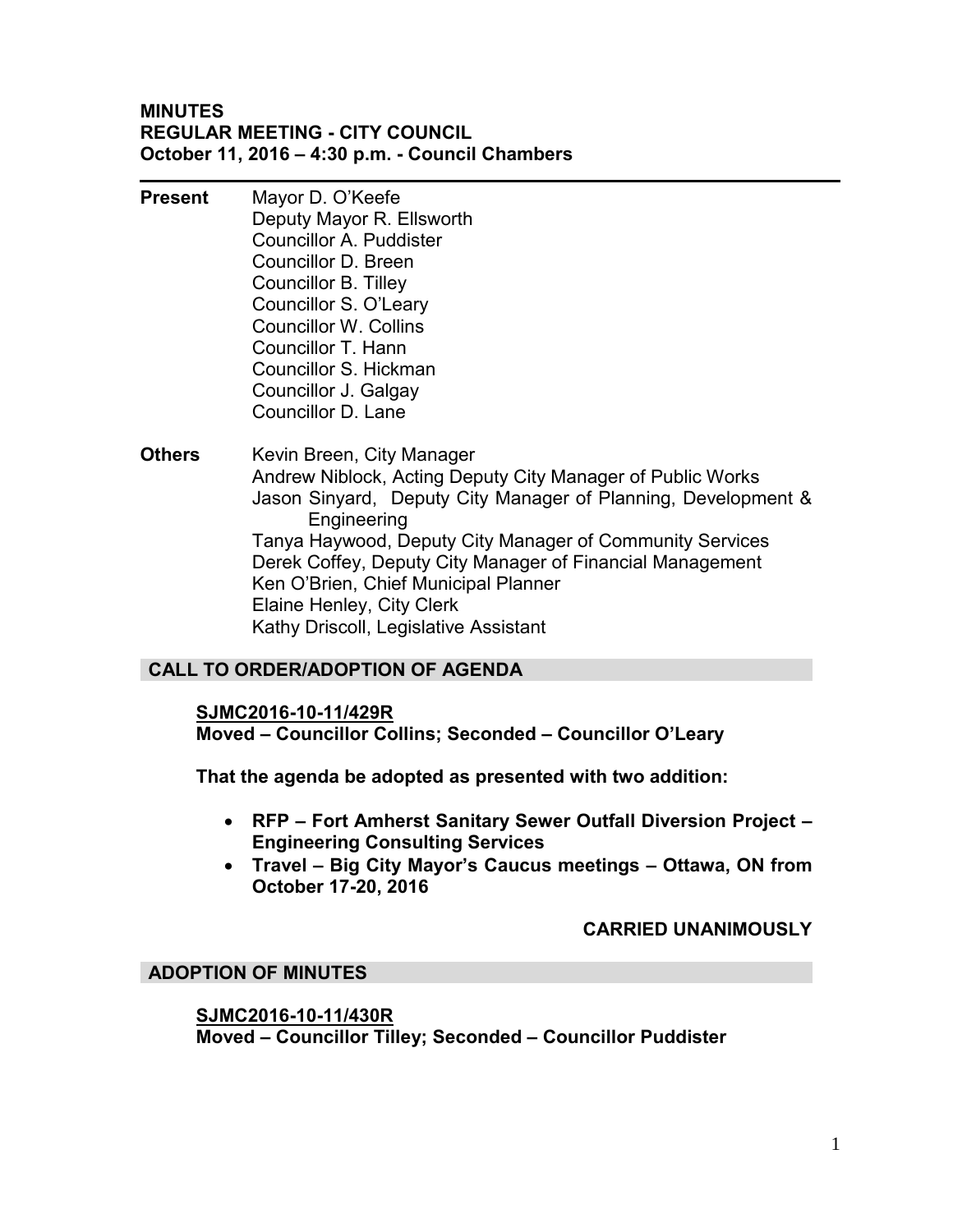## **That the minutes of October 3, 2016 be approved as presented.**

#### **CARRIED UNANIMOUSLY**

#### **BUSINESS ARISING FROM MINUTES**

#### **Notice of Motion - Councillor Bruce Tilley - Remove Parking Restrictions in Bicycle Lanes from December 1st – April 30th to coincide with Snow Clearing Ban**

Discussion ensued and Councillor Tilley advised that although he presented the above noted Notice of Motion at last week's Council meeting, it had since been brought to his attention that Councillor Puddister had issued a similar motion last year which had been adopted to remove parking restrictions in bicycle lanes from November 1<sup>st</sup> to March 31<sup>st</sup> and therefore, this Motion was no longer required.

## **RESOLUTION Plastic Shopping Bag Ban – Councillor Sheilagh O'Leary**

Councillor O'Leary spoke to her previous Notice of Motion and advised she had just attended the Municipalities Newfoundland and Labrador (MNL) and was offered a lot of support from residents and small business owners who were also members of the Canadian Federation of Independent Business (CFIB).

She noted she had met with Ministers Joyce and Trimper on October 4, 2016 to discuss the matter and further advised if anyone wanted to voice their opinions on banning plastic bag usage they could certainly make contact with Minister Trimper to express their views.

#### **PUBLIC HEARINGS**

#### **COMMITTEE REPORTS**

#### **Police and Traffic Standing Committee Report - September 30, 2016**

Council considered the above noted report.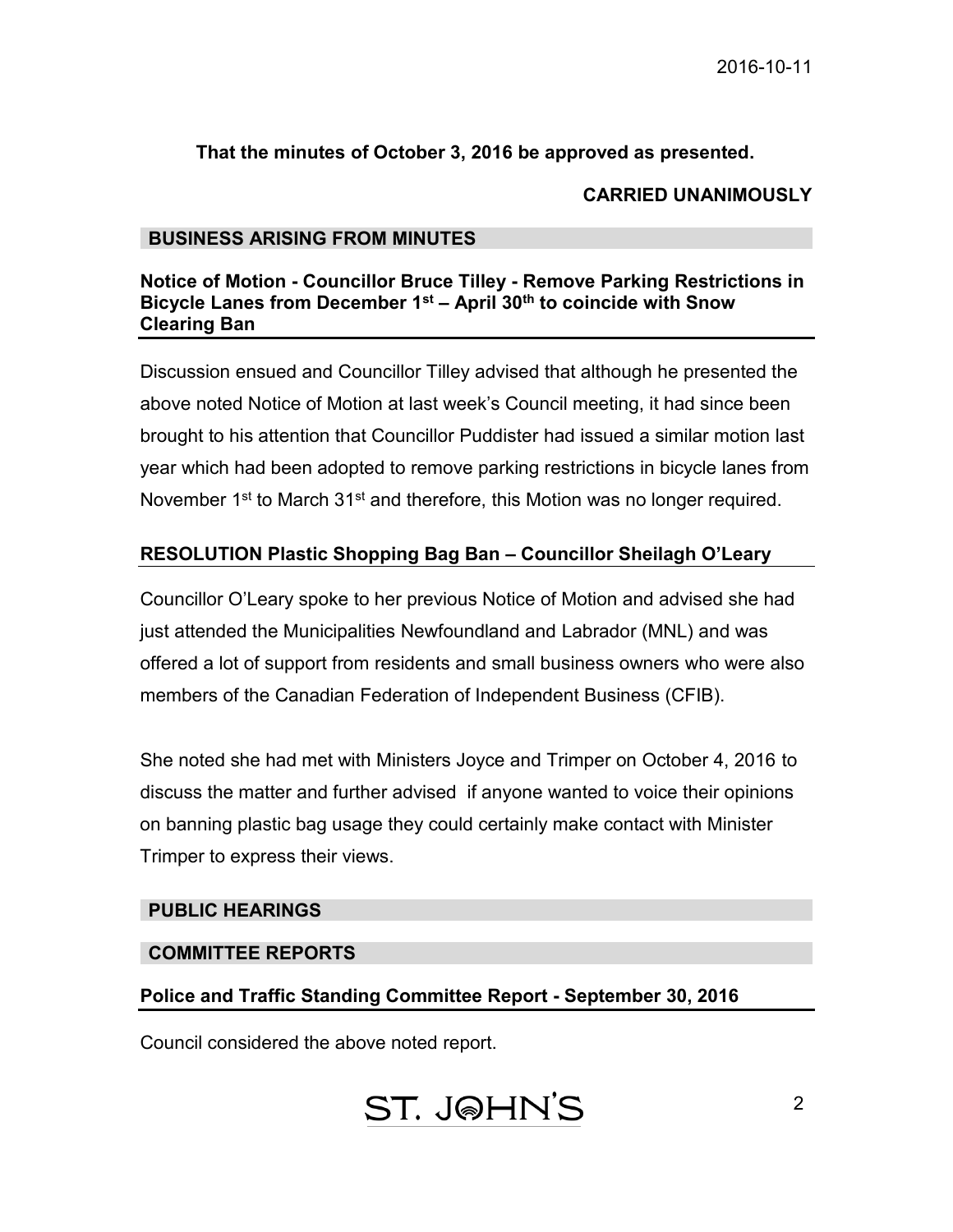**SJMC2016-10-11/431R Moved – Councillor Hickman; Seconded – Councillor Hann** 

 **That the report and its recommendations contained therein be adopted.** 

 **CARRIED UNANIMOUSLY** 

#### **Development Committee Report – October 4, 2016**

Council considered the above noted report.

 **SJMC2016-10-11/432R Moved – Councillor Puddister; Seconded – Councillor Breen** 

 **That the report and its recommendations contained therein be adopted as presented.** 

#### **CARRIED UNANIMOUSLY**

#### **DEVELOPMENT PERMITS LIST**  *[Link to List](#page-6-0)*

Council considered as information the above noted for the period September 29,

2016 to October 5, 2016

**BUILDING PERMITS LIST**

*[Link to List](#page-7-0)* 

Council considered the Building Permits list for October 11, 2016.

**SJMC2016-10-11/433R Moved – Councillor Hann ; Seconded – Deputy Mayor Ellsworth** 

**That the building permits list dated October 3, 2016 be approved as presented.** 

## **CARRIED UNANIMOUSLY**

#### **REQUISITIONS, PAYROLLS AND ACCOUNTS** *[Link to Memo](#page-10-0)*

Council considered the requisitions, payrolls and accounts for the week ending October 5, 2016.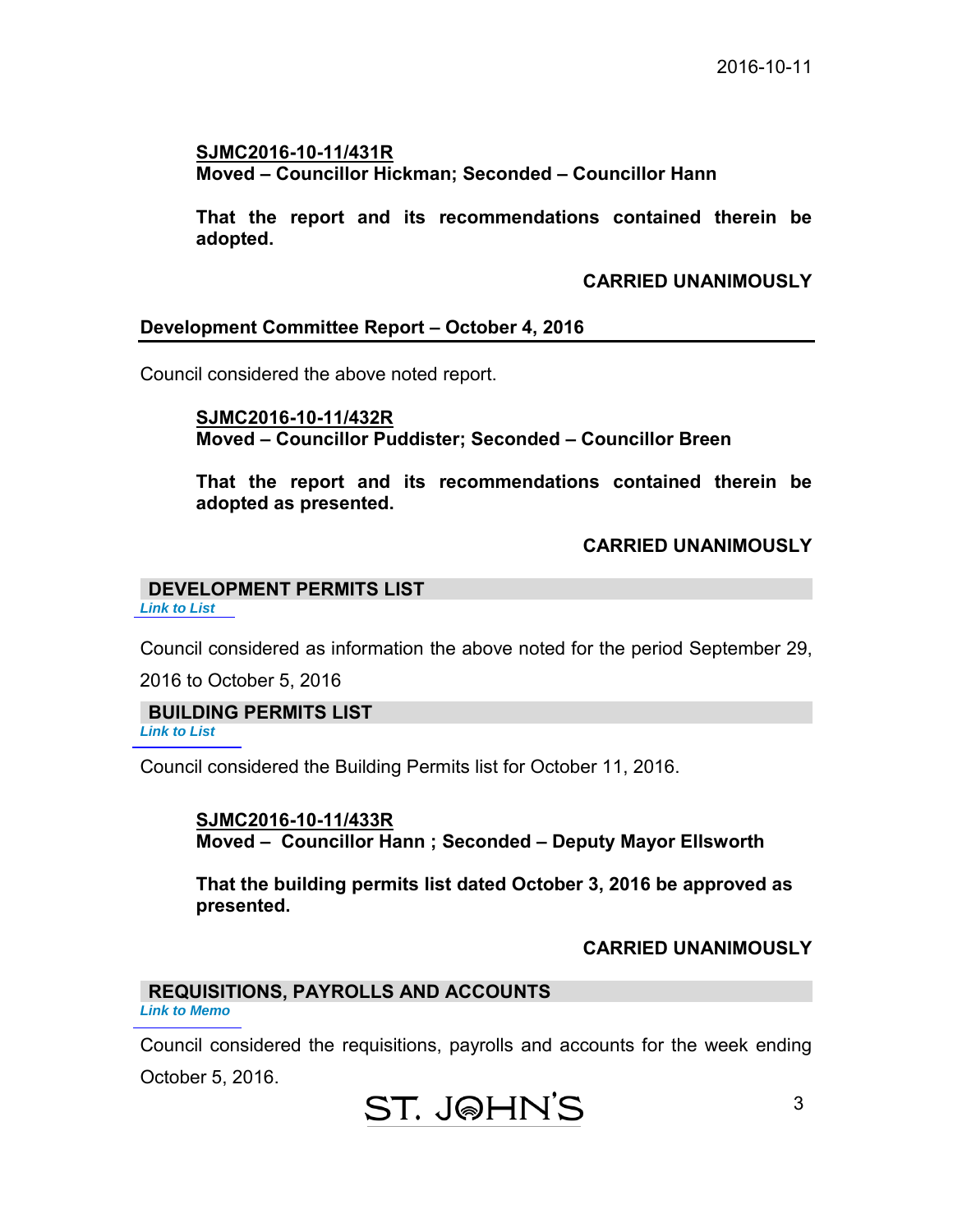4

#### **SJMC2016-10-11/434R Moved – Councillor Hann; Seconded – Deputy Mayor Ellsworth**

**That the requisitions, payrolls and accounts for the week ending October 5, 2016 be approved as presented.** 

#### **CARRIED UNANIMOUSLY**

#### **TENDERS/RFPs**

#### **Council Approval for Tender 2016120 Bridge Rehab (2016) Ellworth and Breen**

Council considered the following tenders:

- Tender 2016118 Anitfreeze, Windshield Wash and Diesel Exhaust Fluid
- Tender 2016125 Security Services
- Tender 2016131 Standing Offer Supply and Install Chain Link Fencing
- Tender 2016134 HP 3Par Expansion
- Tender 2016136 HP DL 380 Gen9 Servers
- Request For Proposal Fort Amherst Sanitary Sewer Outfall Diversion Project – Engineering Consulting Services

#### **SJMC2016-10-11/435R**

**Moved – Councillor Hann; Seconded – Deputy Mayor Ellsworth**

**That the tenders and RFP noted above be awarded respectively to the companies noted below:** 

| Antifreeze, Windshield Wash and Diesel Exhaust Fluid |             |  |  |
|------------------------------------------------------|-------------|--|--|
| TENDER #2016118 - Aug 23, 2016 - 1:30 PM             |             |  |  |
| <b>Parts for Trucks Inc.</b>                         | \$21,832.04 |  |  |
| <b>Shoreline Lube Distribution Inc.</b>              | \$4,861.60  |  |  |
| <b>Colonial Garage &amp; Distributors Limited</b>    | \$3,850.00  |  |  |
| S & S Supply Ltd.                                    | \$2,469.60  |  |  |
| <b>North Altantic</b>                                | \$111.54    |  |  |
| <b>Speedy Automotive Limited</b>                     | \$15.12     |  |  |

**Taxes (HST) extra to price quoted.**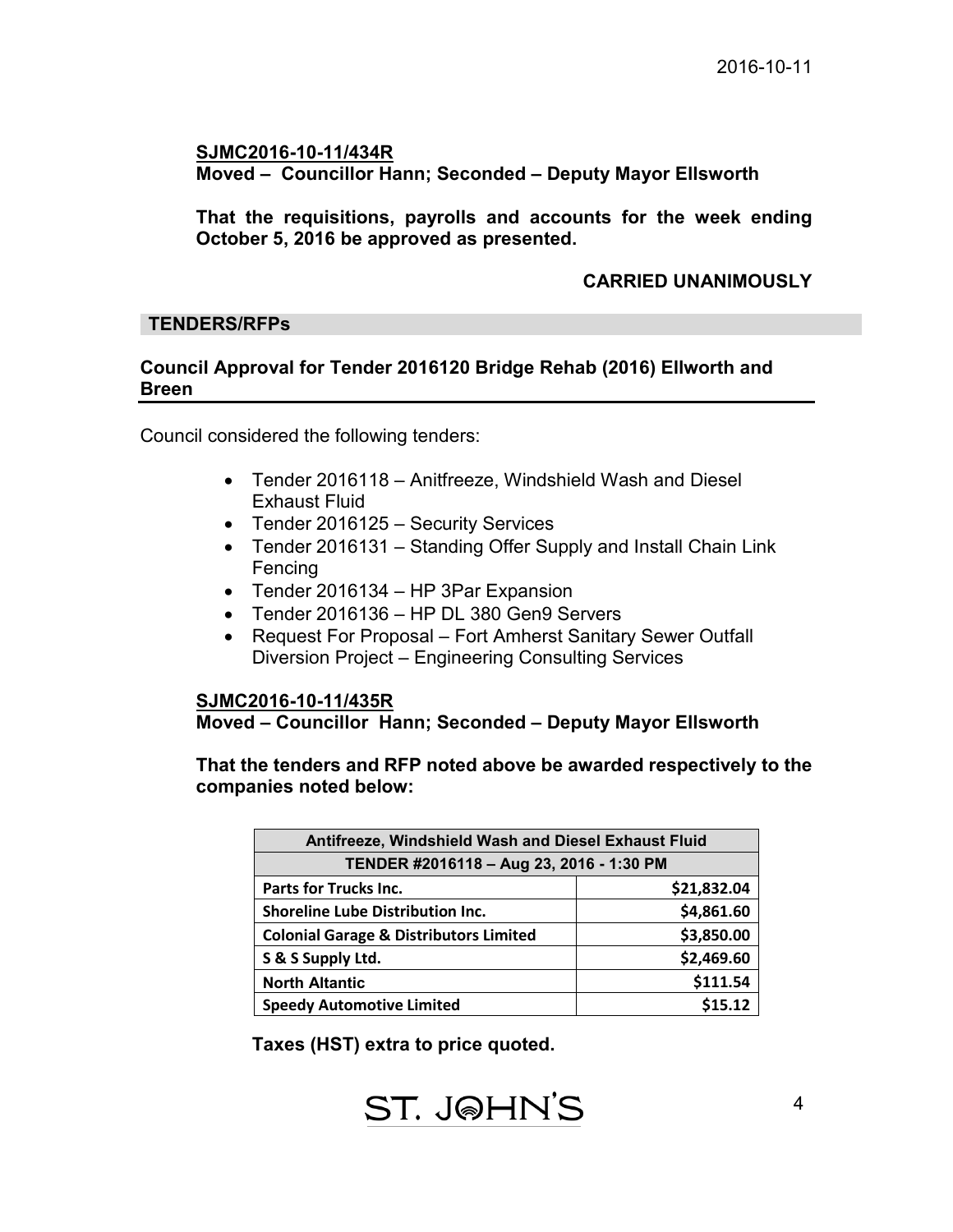- **Tender 2016125 Commissionaires NL \$497,320.54**
- **Tender 2016131 –Standing Offer Supply and Install Chain Link Fencing – Provincial Fence Products Ltd. \$68,540.00 (HST included.)**
- **Tender 2016134 HP 3Par Expansion Powerland Computers - \$57,847.74 (HST included.)**
- **Tender 2016136 HP DL 380 Gen9 Servers Powerland Computers - \$58,738.09 (HST included.)**
- **Request for Proposal Newfoundland Design Associates Ltd. - \$431,290.25 (HST included).**

## **CARRIED UNANIMOUSLY**

#### **NOTICE OF MOTION**

Councillor Galgay advised that at the next Regular meeting of Council, he will

bring forward the following motion:

**TAKE NOTICE** at the next Regular Meeting of Council, I will move a motion to implement permit parking only for William Street and the neighbourhood of Georgetown.

#### **OTHER BUSINESS**

#### **Economic Update – October 2016**

Council considered the above-noted for information purposes.

**Travel – Big City Mayor's Caucus meetings – Ottawa, ON from October 17- 20, 2016** 

**SJMC2016-10-11/436R Moved – Councillor O'Leary; Seconded Councillor Tilley** 

**To approve the costs associated with Mayor Dennis O'Keefe attending the Big City mayor meetins in Ottwawa froom October 17-20, 2016.** 

**CARREID UNANIMOUSLY**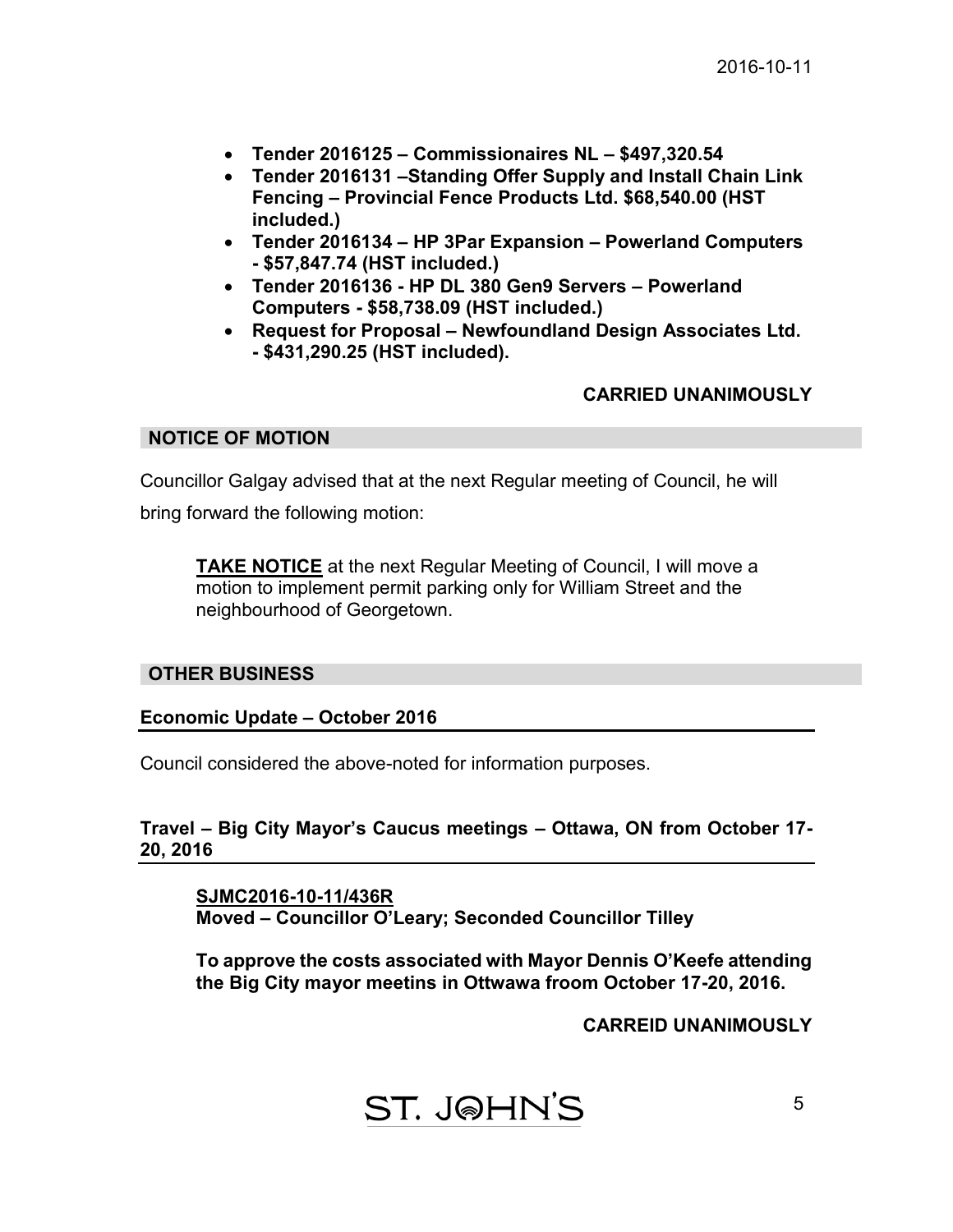## **Councillor Tilley**

• Requested that consideration be given to spraying road work areas in red to alert drivers of construction work.

#### **Councillor Galgay**

- Requested Georgetown Parking study report be brought forward to next week's Council meeting for information purposes so that residents can be provided updates.
- Spoke to the internal trade negotiations between the Province and the Federal government as it would have huge implications for both Molson's and Labatt's breweries which are located in Ward 2. He has reached out to both Unions and they are also in favour of the City's support. Further, requested this item be brought forward to a private meeting to openly discuss these concerns which will be brought forward to a future meeting between Minister Foote and the Mayor in terms of the future of these properties and the employment of many St. John's residents.
- Requested staff provide a status update on the former Fortis properties on the east end of Water Street to be inclusive of any applications received, any discussions between staff and any stakeholders in terms of what is happening with those buildings

## **ADJOURNMENT**

There being no further business, the meeting adjourned at 5:25 p.m.

 $\overline{\phantom{a}}$  , where  $\overline{\phantom{a}}$  , where  $\overline{\phantom{a}}$  , where  $\overline{\phantom{a}}$  , where  $\overline{\phantom{a}}$  **MAYOR** 

 $\overline{\phantom{a}}$  , where  $\overline{\phantom{a}}$  , where  $\overline{\phantom{a}}$  , where  $\overline{\phantom{a}}$  , where  $\overline{\phantom{a}}$ **CITY CLERK** 

ST. J@HN'S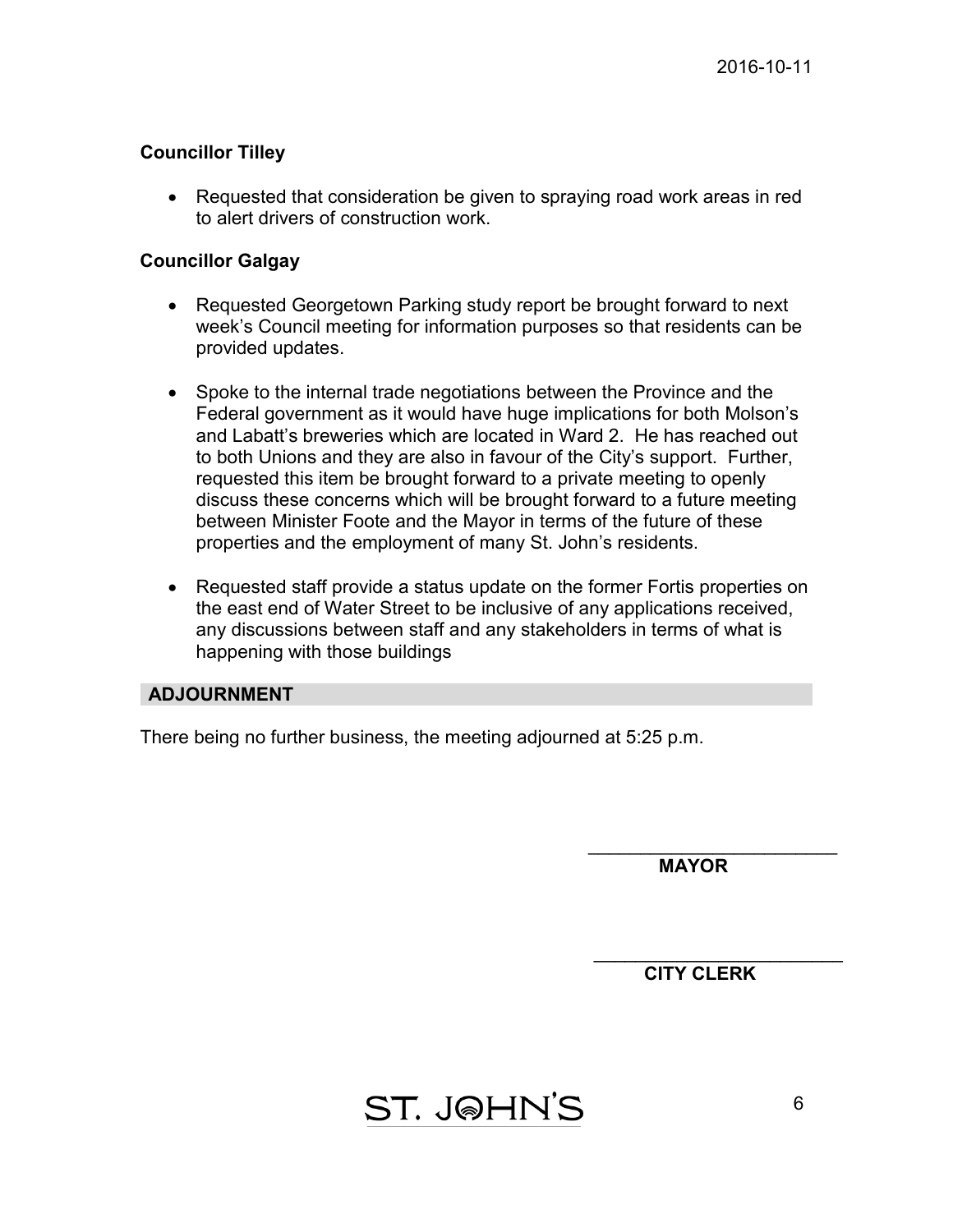#### **DEVELOPMENT PERMITS LIST DEPARTMENT OF PLANNING, DEVELOPMENT AND ENGINEERING FOR THE PERIOD OF September 29, 2016 TO October 5, 2016**

<span id="page-6-0"></span>

| Code | Applicant | Application                                       | Location                 | Ward | Development<br>Officer's Decision | Date           |
|------|-----------|---------------------------------------------------|--------------------------|------|-----------------------------------|----------------|
| RES  |           | 20' x 28' Accessory<br>Building                   | 75 Petty Harbour<br>Road | 5    | Approved                          | 16-10-03       |
| RES  |           | 48'x50' Accessory<br>Building                     | 274 Ruby Line            | 5    | Rejected-<br>LDAA rejected        | $16 - 10 - 03$ |
| COM  |           | Home Office - Admin<br>Only for Safety<br>Apparel | 4 Cherrybark<br>Crescent | 5    | Approved                          | $16 - 10 - 05$ |
|      |           |                                                   |                          |      |                                   |                |
|      |           |                                                   |                          |      |                                   |                |
|      |           |                                                   |                          |      |                                   |                |
|      |           |                                                   |                          |      |                                   |                |
|      |           |                                                   |                          |      |                                   |                |
|      |           |                                                   |                          |      |                                   |                |
|      |           |                                                   |                          |      |                                   |                |
|      |           |                                                   |                          |      |                                   |                |

**\* Code Classification: RES - Residential INST - Institutional COM - Commercial IND - Industrial AG - Agriculture OT - Other**

**Gerard Doran Development Supervisor Development Division – PDE Department**

**\*\* This list is issued for information purposes only. Applicants have been advised in writing of the Development Officer's decision and of their right to appeal any decision to the St. John's Local Board of Appeal.**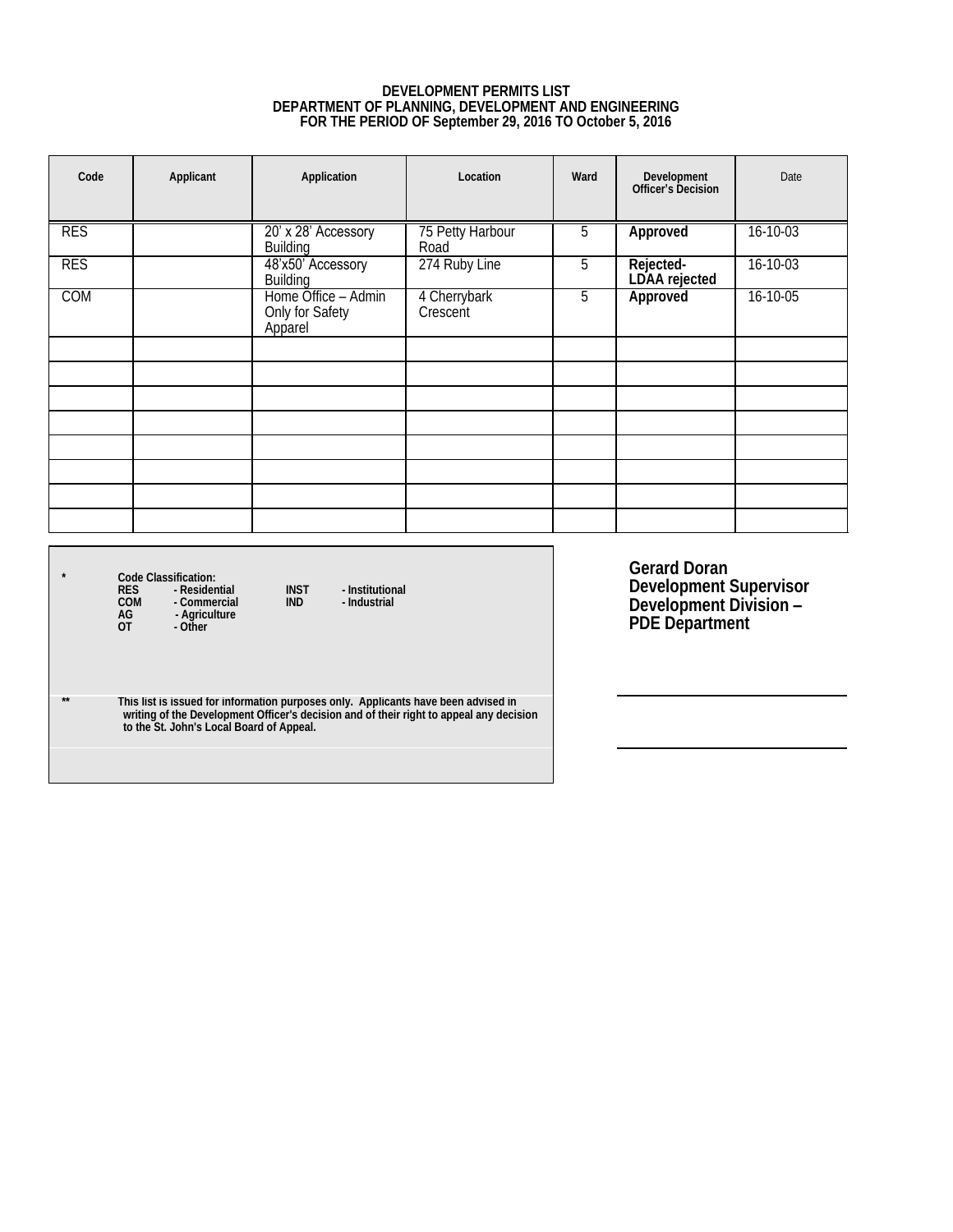## **Building Permits List Council's, 2016 Regular Meeting**

Permits Issued: 2016/09/29 To 2016/10/05

#### **Class: Commercial**

<span id="page-7-0"></span>

| 11-13 Freshwater Rd          | Co.                 | Restaurant         |
|------------------------------|---------------------|--------------------|
| 409 Kenmount Rd              | Co                  | Commercial Garage  |
| 10 Pearl Pl                  | Co                  | Place Of Amusement |
| Avalon Mall, Telus           | Sn                  | Retail Store       |
| 16-72 Hamlyn Rd, Unit 150    |                     | Sn Retail Store    |
| 80 Kenmount Rd., Units 2 & 3 | Sn                  | Office             |
| 28 Logy Bay Rd               | Sn                  | Office             |
| Glencrest Roundabout         | Sn                  | Other              |
| 21 Oueen's Rd                | $\operatorname{Cr}$ | Retail Store       |
| 25 Hebron Way                | Rn                  | Warehouse          |
| 80 Kenmount Rd, Unit 2b      | Cr                  | Retail Store       |
| 286 Duckworth St             | Rn                  | Restaurant         |
|                              |                     |                    |

This Week \$ 459,533.00

**Class: Industrial**

This Week  $\zeta$  .00

**Class: Government/Institutional**

This Week \$ .00

#### **Class: Residential**

| 8 Cashin Ave                 | Nc  | Accessory Building        |
|------------------------------|-----|---------------------------|
| 215 Cheeseman Dr, Lot 192    | Nc  | Single Detached Dwelling  |
| 6 Cherrybark Cres            | Nc  | Fence                     |
| 23 Dumbarton Pl              | Nc. | Accessory Building        |
| 10 Gary Dr                   | Nc. | Fence                     |
| 10 Gary Dr                   | Nc  | Accessory Building        |
| 33 Great Southern Dr, Lot 12 | Nc  | Single Detached Dwelling  |
| 14 Gregory St                | Nc. | Fence                     |
| 35 Keith Dr                  | Nc  | Accessory Building        |
| 35 Keith Dr                  | Nc  | Accessory Building        |
| 10 Kerry St                  | Nc. | Patio Deck                |
| 15 Learning Rd               | Nc  | Accessory Building        |
| 304 Lemarchant Rd            | Nc  | Patio Deck                |
| 14 Mcloughlan Street         | Nc. | Fence                     |
| 14 Mcloughlan Street         | Nc. | Accessory Building        |
| 798 Main Rd                  | Nc  | Accessory Building        |
| 19 Nautilus St               | Nc. | Fence                     |
| 356 Old Pennywell Road       | Nc  | Single Detached Dwelling  |
| 8 Ozark Pl                   | Nc  | Accessory Building        |
| 74 Parsonage Dr              | Nc. | Patio Deck                |
| 77 Oueen's Rd                | Nc  | Patio Deck                |
| 13 Solway Cres, Lot 344      | Nc  | Single Detached & Sub.Apt |
| 574 Southside Rd             | Nc  | Accessory Building        |
| 810 Southside Rd             | Nc  | Swimming Pool             |
| 13 Tralee St                 | Nc. | Fence                     |
| 554 Newfoundland Dr          | Co  | Home Occupation           |
|                              |     |                           |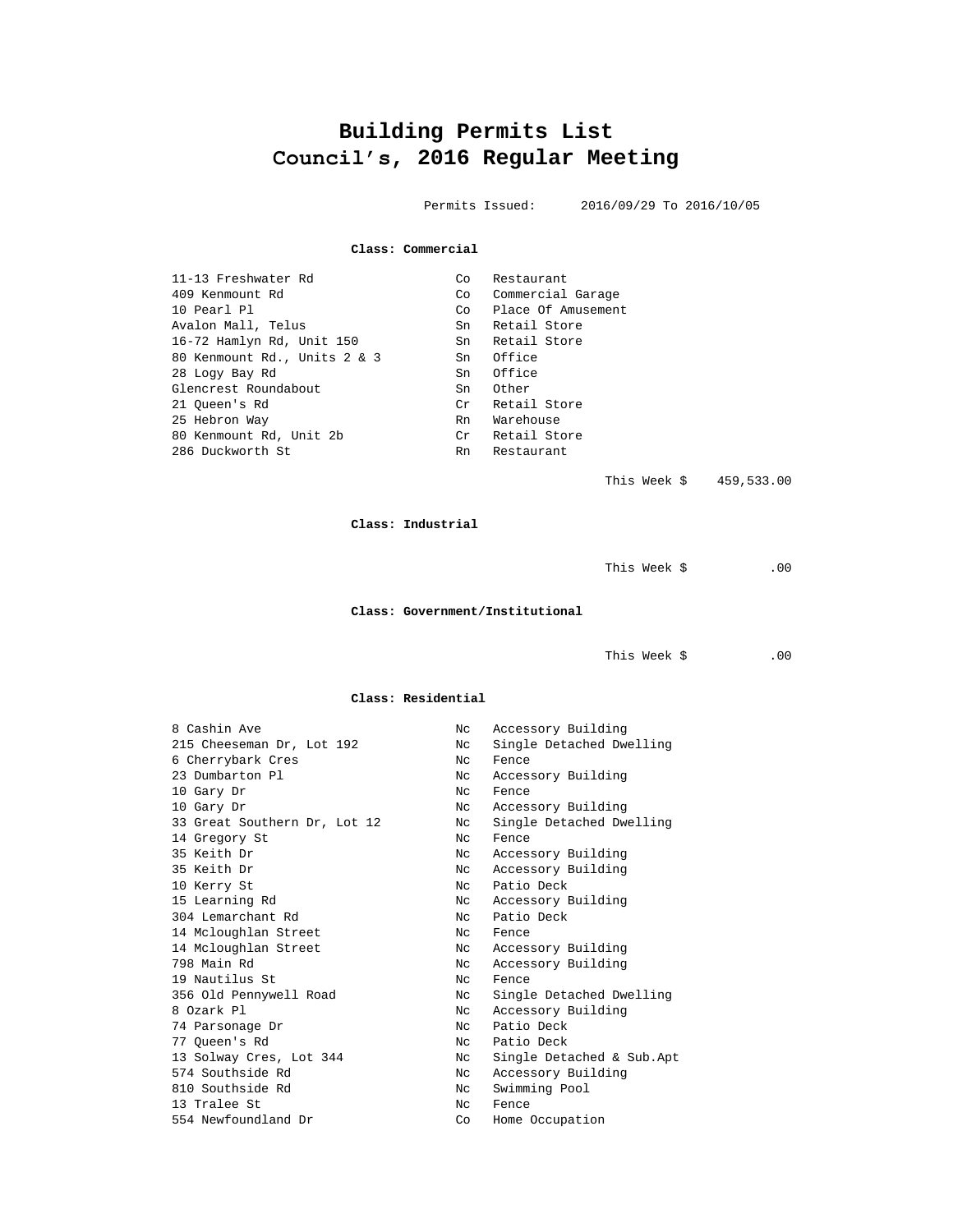| 7 Dover Pl          | Ex. | Single Detached Dwelling   |
|---------------------|-----|----------------------------|
| 4 Doyle St          | Ex  | Single Detached Dwelling   |
| 69 Gisborne Pl      | Ex. | Patio Deck                 |
| 19 Bannerman St     | Rn  | Single Detached Dwelling   |
| 59 Chafe Ave        | Rn  | Single Detached Dwelling   |
| 112 Circular Rd     | Rn  | Single Detached Dwelling   |
| 9 Coronation St     | Rn  | Single Detached Dwelling   |
| 35 Gower St         | Rn  | Semi-Detached Dwelling     |
| 17&21 Mcdougall St  | Rn  | Boarding House (4 Or Less) |
| 12 Mullock St       | Rn  | Semi-Detached Dwelling     |
| 23 Shea Street      | Rn  | Single Detached & Sub.Apt  |
| 337 Southside Rd    | Rn  | Single Detached Dwelling   |
| 798 Main Rd         | Sw  | Single Detached Dwelling   |
| 65 Portugal Cove Rd | Sw  | Accessory Building         |
| 810 Southside Rd    | Sw  | Semi-Detached Dwelling     |
|                     |     |                            |

This Week \$ 1,482,362.00

#### **Class: Demolition**

| This Week \$ |  | .00 |
|--------------|--|-----|
|              |  |     |

This Week's Total: \$ 1,941,895.00

Repair Permits Issued: 2016/09/29 To 2016/10/05 \$ 63,300.00

#### Legend

| Co Change Of Occupancy  | Sw Site Work            |
|-------------------------|-------------------------|
| Cr Chng Of Occ/Renovtns | Ms Mobile Sign          |
| Ex Extension            | Sn Sign                 |
| No New Construction     | Cc Chimney Construction |
| Oc Occupant Change      | Dm Demolition           |
| Rn Renovations          |                         |

| Year To Date Comparisons                 |                  |                    |                    |  |  |
|------------------------------------------|------------------|--------------------|--------------------|--|--|
| October 11, 2016                         |                  |                    |                    |  |  |
|                                          |                  |                    |                    |  |  |
| TYPE                                     | 2015             | 2016               | % VARIANCE $(+/-)$ |  |  |
| Commercial                               | \$117,000,000.00 | \$104, 356, 000.00 | $-11$              |  |  |
| Industrial                               | \$0.00           | \$0.00             | $\mathbf 0$        |  |  |
| Government/Institutional                 | \$15,000,000.00  | \$6,000,000.00     | $-60$              |  |  |
| Residential                              | \$67,348,000.00  | \$59,000,000.00    | $-12$              |  |  |
| Repairs                                  | \$3,394,000.00   | \$3,706,000.00     | 9                  |  |  |
| Housing Units (1 & 2 Family<br>Dwelling) | 175              | 188                |                    |  |  |
| TOTAL                                    | \$202,742,000.00 | \$173,062,000.00   | $-15$              |  |  |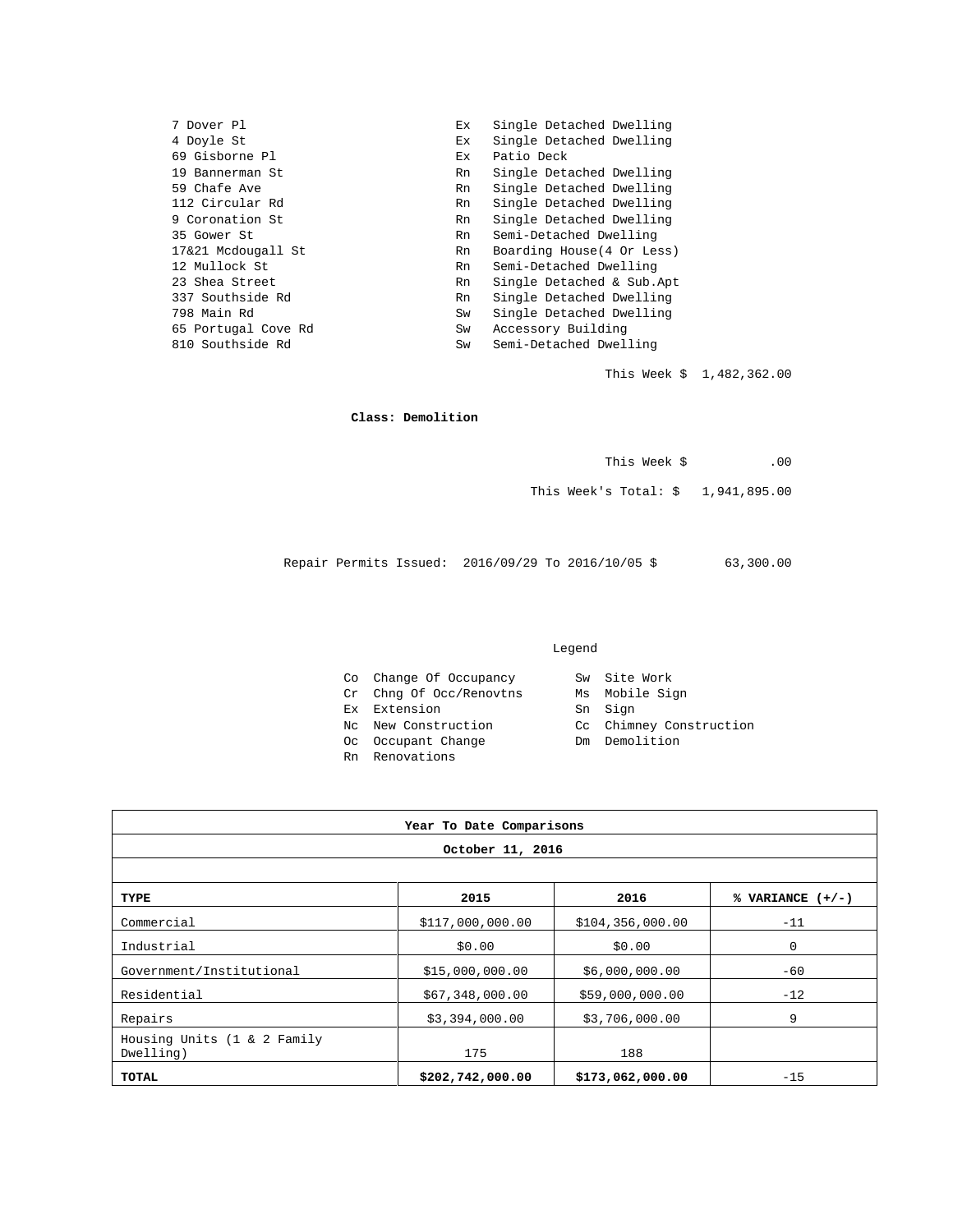Respectfully Submitted,

Jason Sinyard, P. Eng., MBA Deputy City Manger Planning & Development & Engineering